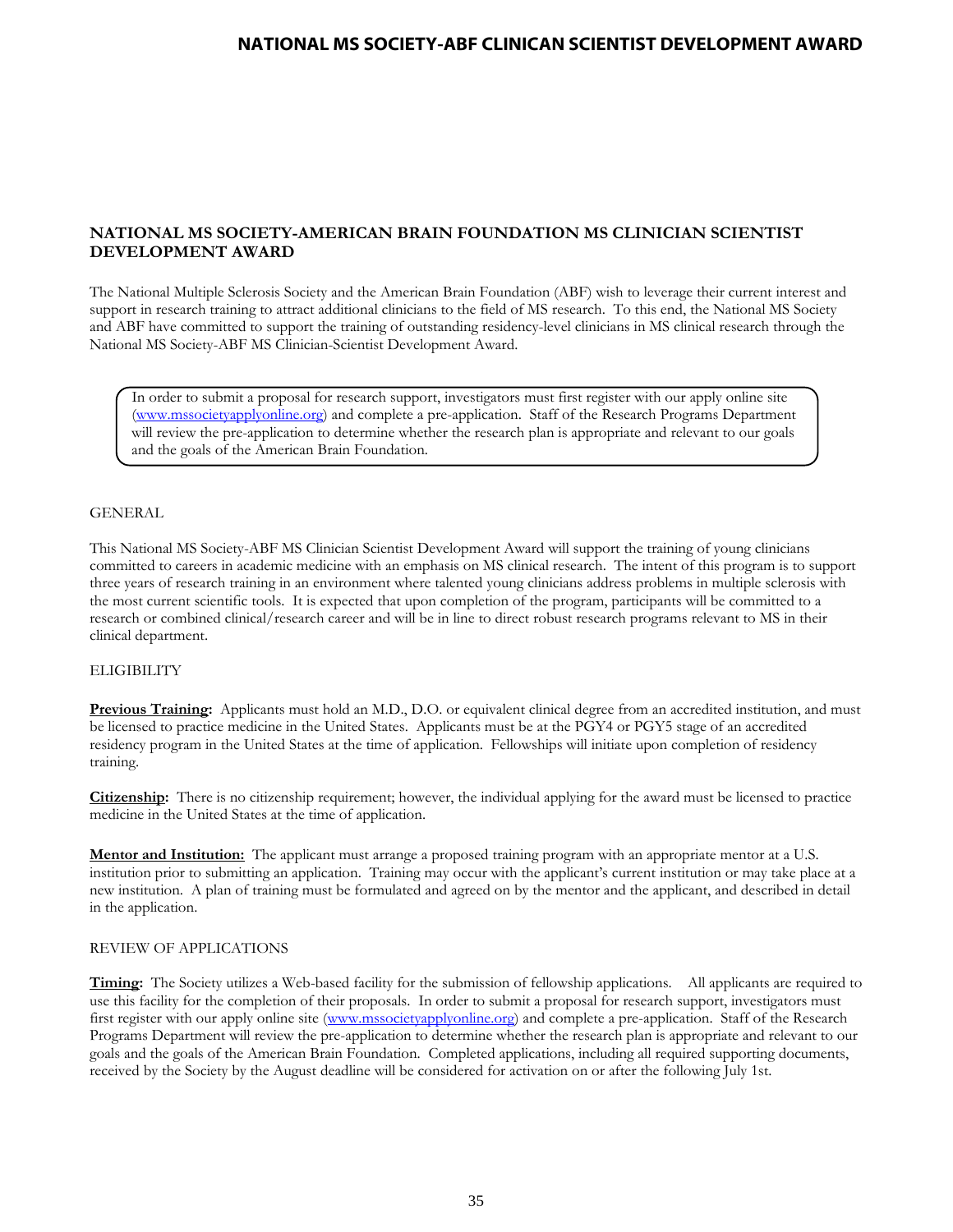**Application Materials:** Applicants will be required to submit the following materials as part of the application:

- 1) A three-page research proposal, including a brief statement of specific aims, background and significance, research design and methodology, and a statement of the proposal's relevance to MS. The research plan should be written by the applicant and should represent his/her original work. However, the applicant is expected to develop this plan based on extensive discussion and the support of the proposed mentor. It is entirely appropriate for the proposed work to be highly related to the mentor's ongoing research.
- 2) Biographical Sketches for both the applicant and the mentor.
- 3) Three letters of recommendation must be submitted online. It is the responsibility of the applicant to ensure that all letters are received by the deadline, and an application may be considered incomplete without them.
- 4) A statement of support from the mentor detailing his/her support of and commitment to the applicant and to the proposed research and training program.
- 5) An itemized statement of all financial requirements, including salary and relocation costs (if needed).

**Interview:** Each applicant must agree to a phone interview with a member of the Society's Advisory Committee on Fellowships or its designee.

**Review Process:** Applications for this program will be reviewed in two stages by both the Society's Advisory Committee on Fellowships and the ABF Research Council. The review process will encompass the following steps:

- 1) The Society's Fellowship Committee will review applications and interview applicants as a separate but integrated part of its annual fellowship review process. The Society's Fellowship Committee will meet during November/December following the application deadline and will make funding recommendations for the National MS Society-ABF Clinician Scientist Fellowships to the Society.
- 2) The Society will forward its funding recommendations for the National MS Society-ABF Clinician-Scientist Fellowship applications to the ABF.
- 3) The ABF Research Council will review the Society's-recommended applications and will recommend one to receive the joint National MS Society-ABF Clinician Scientist Fellowship. This stage of review will take place during December/January following the application deadline.

**Evaluation Criteria:** Applications will be evaluated by both the Society's Fellowship Committee and the ABF Research Council using the following criteria:

- 1) The applicant's background, training and potential to develop into a productive physician scientist based on the research proposal, letters of recommendation, and the results of the phone interview;
- 2) The originality, quality, and MS relevance of the proposed research plan;
- 3) The environment in which the training program will be conducted, specifically, the qualification and the established expertise of the mentor in participation in clinical research in MS, and the potential for intraand inter-departmental/institutional interactions for the clinical fellow, and the institutional resources available.

**Funding Decisions:** Only those applications recommended for funding by both the Society's and ABF review committees will be funded with an enhanced stipend as National MS Society-ABF Clinician-Scientist Fellows. Applications that are recommended by the Society's Fellowship committee but that are not recommended by the ABF Research Council will be considered for support through the Society's Postdoctoral Fellowship program with the standard Society's Postdoctoral Fellowship salary. Outcomes of the review will be distributed to applicants following final review by the Society's Research Programs Advisory committee and the ABF Research Council. Applicants will receive notification by February following the application deadline and awards will begin on July 1 or thereafter.

### CONDITIONS OF AWARD

**Activities and Time:** Fellows are expected to spend at least 75% of active time engaged in the research activities described in the application. Fellows may spend up to 25% of their time in teaching or clinical duties, if appropriate, unrelated to the specific aims of the fellowship. Fellowships awarded through this program are intended to support training in clinical research and may not be used to support individuals whose primary responsibility is teaching and/or clinical service.

**Duration of Award:** Applicants may request up to three years of support. Requests for reinstatement of an award interrupted by military service, maternity leave or other major events will be considered on a case-by-case basis.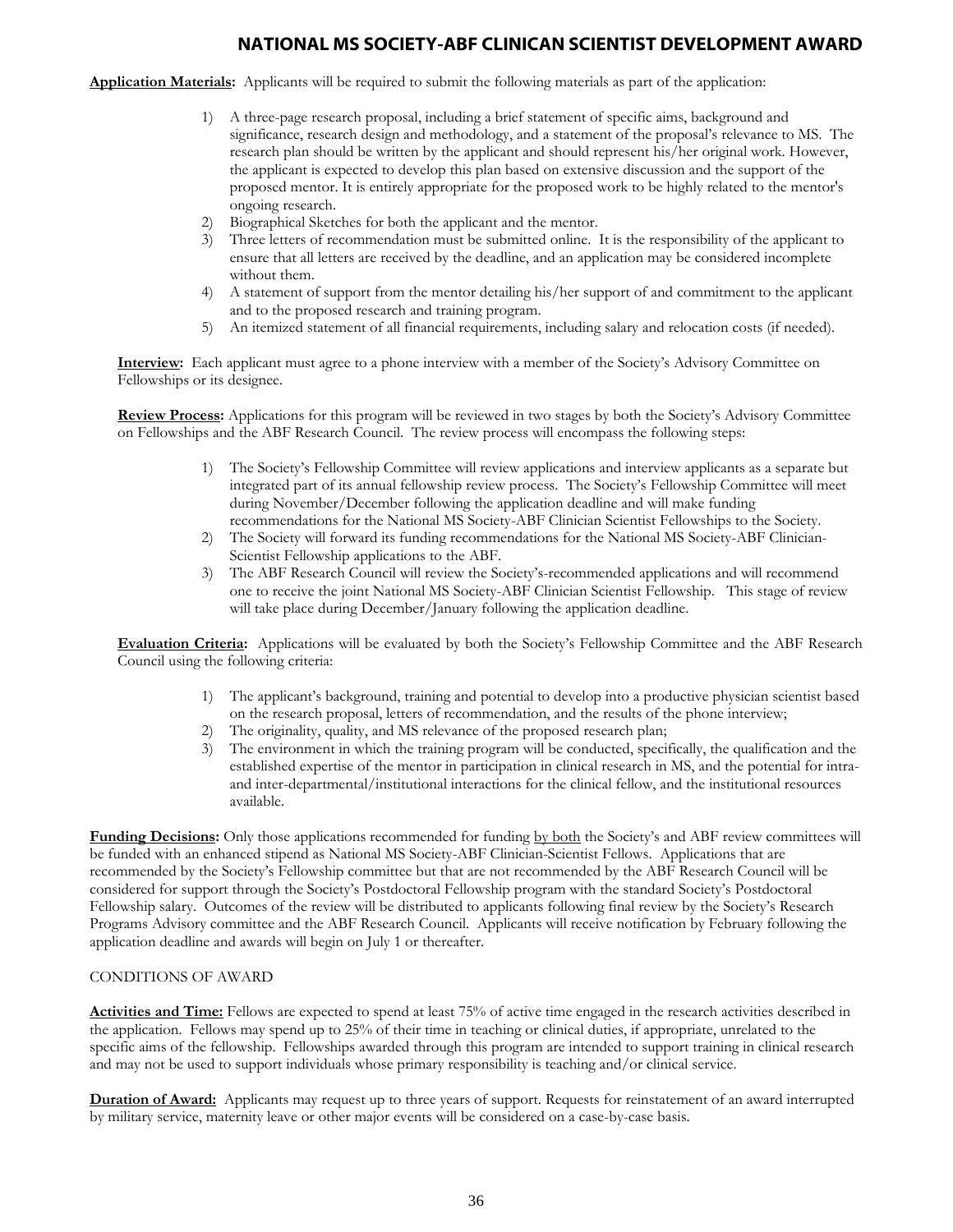#### GENERAL CATEGORIES OF EXPENDITURES

**Financial Commitments:** The Society will provide a base salary for each year. The base salary will be dependent on the PGY level of the applicant. The Society will also provide \$7,850 as an institutional allowance. The ABF will provide an additional \$25,000 to supplement the base salary in each year. No additional funds for fringe benefits or indirect costs are allowed. Recipients would also be eligible to apply for the Society's Dale McFarlin Travel Award, which provides up to \$1,500 for a fellow to travel to a scientific meeting of their choosing.

| <b>National MS Society Base Salary</b> |               |
|----------------------------------------|---------------|
| PGY Level                              | <b>Salary</b> |
| $PGY-4$                                | \$50,635      |
| <b>PGY-5</b>                           | \$52,812      |
| PGY-6                                  | \$54,899      |
| PGY-7 or more                          | \$57,361      |

Supplementation of the award with other grants or by the fellowship institution is permissible, but fellows may not accept other fellowships, similar awards, or have another source of support for more than 50% of their research salary while holding this award. Supplementation to offset the cost of living may be provided by the awardees institution but must not require any significant obligation from the trainee. The extent of supplementation must be stated in the application (if known in advance of the application), and the Society must be notified of subsequent additional support. Under no circumstances may the conditions of salary supplementation interfere with, detract from, or prolong the trainee's approved Society training program.

Awards are paid to the training institution on an annual quarterly basis. The awardee, mentor, and the grantee institution will each be advised by letter of the duration and amount of the award and will be provided with a budget that reflects the approved expenditures for each grant year. Payment of subsequent years is dependent upon a) availability of funds; and b) receipt, review, and approval by the Society and the ABF of annual financial and research progress reports. Awardees are considered employees of the institution and their salaries are paid by the institution according to the payment policy and schedule of the institution.

**Relocation Costs:** Funds to cover the cost of travel to the institution where the training is provided are available but only for the fellow and not for family members or for transportation of household belongings. The relocation costs must be requested at the time of application and the amount requested must be comparable to economy class transportation by air or equivalent.

**Institutional Allowance:** An allowance of no more than \$7,850 per year will be provided to institutions. These funds should be used primarily to help underwrite the costs of individual medical insurance for the fellow, either by enrolling the fellow in a group plan, or turning over the funds to the fellow to help pay for his/her independent plan. These funds may not be used to cover medical insurance for the fellow's spouse or for family members. Travel to scientific meetings, research supplies and related expenses, may be paid from the balance of the institutional allowance. No other funds are provided to defray the costs of research or training. Funds may be used to offset any tuition or other similar fees. Purchase of personal computers is not an allowable expense.

**Tykeson Conference on MS for National MS Society Fellows and Faculty Awardees:** Through a generous contribution from Mr. Donald Tykeson (active volunteer and member of the Society's National Board of Directors), the National MS Society will hold a meeting of all Society fellows and faculty awardees on alternate years. All Society fellows and faculty awardees whose awards are active at the time of the conference are required to attend at the Society's expense. The goal of this meeting is to improve the sharing of research information among the Society awardees, develop a sense of community among our investigators, strengthen their commitment to MS, and establish new collaborations among these investigators.

**Unexpended Funds:** Any unexpended funds remaining at the end of each award year may be carried over to the next year. Unexpended funds remaining at the termination of the award must be returned to the Society.

**Change in Terms of the Award:** Any change to the conditions of an award, including a change in the direction of the research project or in the level of activity by the fellow or mentor, requires prior approval by the Society. Failure to notify the Society will be considered grounds for revocation of a postdoctoral fellowship award.

**Transfer of a Fellowship Award:** The transfer of an award from one institution to another along with transfer of the fellow cannot be made without prior approval in writing by the Society and the ABF. A new application face sheet and budget request will be required from, and must be approved by, the new institution. For research involving human subjects and/or animals, written approval from the new institution's Institutional Review Board and/or the Animal Care and Use Committee must be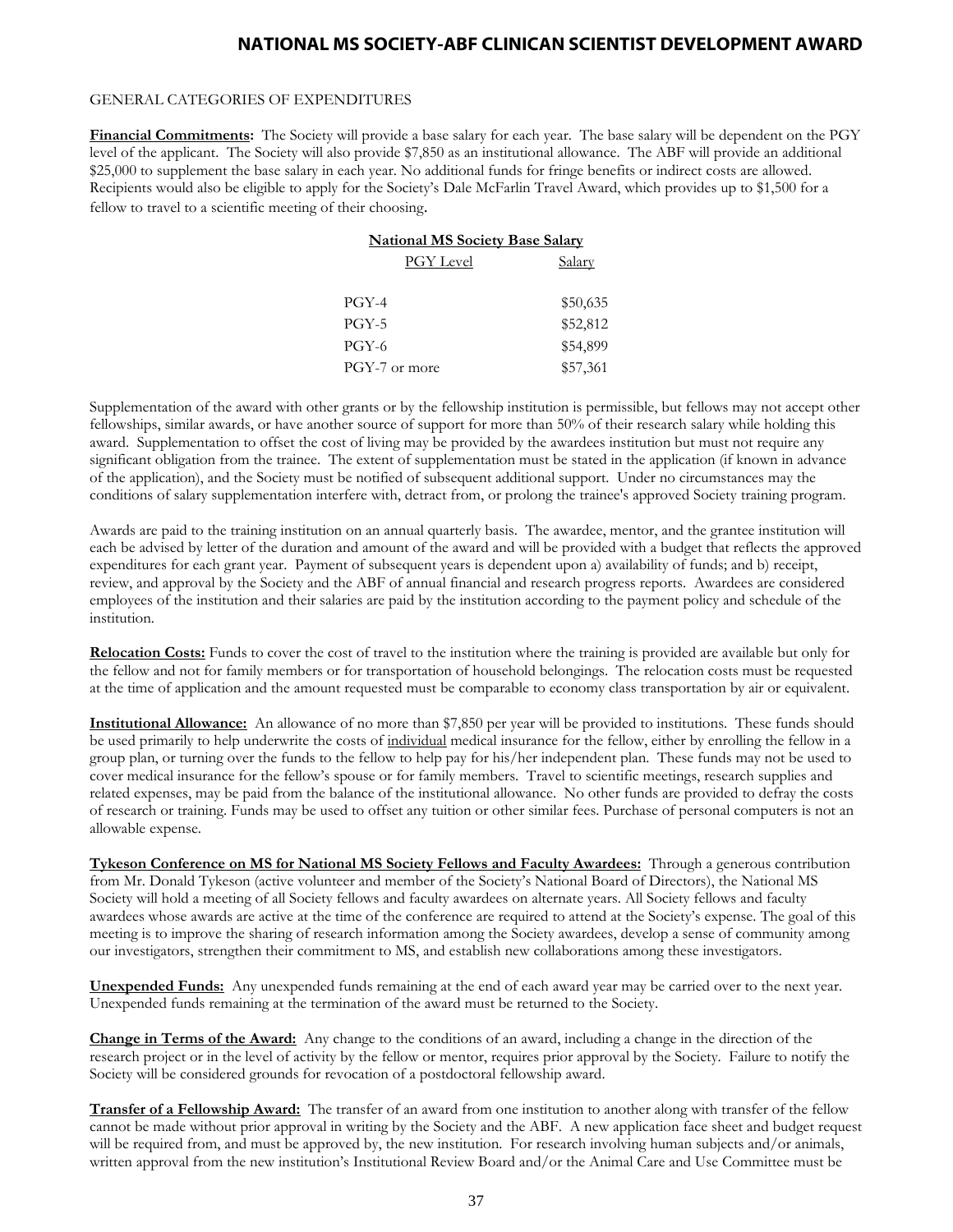received prior to initiation of payment. In addition, the original institution must submit an acceptable report of expenditures and return all unexpended funds to the Society before a final transfer can be made. No interruption of financial support should be involved if the request to transfer the award is received at least 90 days prior to the anticipated date of transfer and the financial report is submitted from the original institution prior to the transfer date.

**Change of Mentor:** If the mentor becomes unable to continue the supervision of the awardee's training, a replacement may be named by the sponsoring institution pending the prior approval by the Society and the ABF. Any fellow considering a change in mentor for other reasons must receive prior approval from the Society and the ABF. However, in the event that the awardee is unable to continue with the postdoctoral training, the fellowship award is non-transferable and the award will be terminated prematurely.

**Personnel Policies:** Awardees are not considered employees of the National Multiple Sclerosis Society or the ABF but rather of the institution where the training is provided. The award is to be administered in accordance with the prevailing policies of the sponsoring institution, including vacations, sick leaves, holidays, etc.

**Non-Research Activities:** The award is made to support training in research and is not intended to support clinical training directed toward the completion of internship and/or specialty board certification or as a substitute for funding the conduct of research ordinarily provided by research grants. Similarly, this award cannot be used to provide support for individuals whose primary responsibility is teaching and/or service.

**Termination of Award:** Whenever an awardee or a mentor elects to terminate the award on a date prior to that indicated in the letter of award, the Society must be notified immediately in writing of the action taken and of the date involved. Grounds for revocation of an award will be deemed to exist: (1) if a grantee is unable to carry out the research at the original institution; (2) if a mentor requests in writing that the fellowship be terminated because of unsatisfactory performance by the awardee; (3) if an awardee requests in writing that the award be terminated for any reason; (4) if the mentor becomes unable to continue the supervision of the fellow's training and a replacement acceptable to the Society is not named within 30 days by the sponsoring institution; (5) if the grantee changes any aspect of the award from that which was originally approved by the Society, including the mentor, the department, the institution and/or the specific aims of the research studies, without prior notification and approval by the Society; (6) when annual reports of progress and recommendation for continuation are not received from both the mentor and the awarded within one month of the end of each award anniversary year; or (7) for a cause established by due process of law; or as a consequence of an institutional review committee's determination of fraud or malfeasance.

### ACCOUNTING PROCEDURES

**Annual Financial Reports:** A brief account of the expenses made for the award is due before each anniversary date during the term of an award. Any unexpended funds remaining at the end of each award year may be carried over to the next year. Forms and instructions for this report will be sent with the annual progress report by 30 days before the anniversary date of the award.

**Final Financial Reports:** A full account of all expenses made for the award is due within 90 days of the termination of the award. Any unexpended funds remaining at the end of the award must be returned to the Society. The form for this report will be sent with the final progress report and must be forwarded by the fellow to the financial officer of the awardee's institution. These forms are self-explanatory.

**Bonded Financial Officer:** The Society requires that the financial officer administering grant funds be bonded. Unless otherwise indicated in the application for an award, it is understood that such officials are bonded as a prerequisite to assumption of office.

### PROGRESS REPORTS

#### **Over the term of the award, the Society requires several different types of progress reports from recipients:**

**Annual Progress Reports:** The awardee must submit every twelve months an acceptable report of progress. As part of this report, the mentor must submit a letter of evaluation with a recommendation for continuation. This report is due before each anniversary date during the term of an award along with a copy of the current approval letter from the IRB and/or IACUC. Approximately one month before the end of a funding cycle, the Society will email forms and detailed instructions for completing the progress report. Attached to the completed report should be reprints or pdf files of all published reports as well as preprints of all submitted manuscripts, which include research results obtained under the fellowship. Manuscripts will be respected as privileged communications.

Award payments to the institution will be discontinued after each twelve-month period pending receipt of such reports, unless the Society receives prior notification of an acceptable reason for the delay of such reports. When such reports become